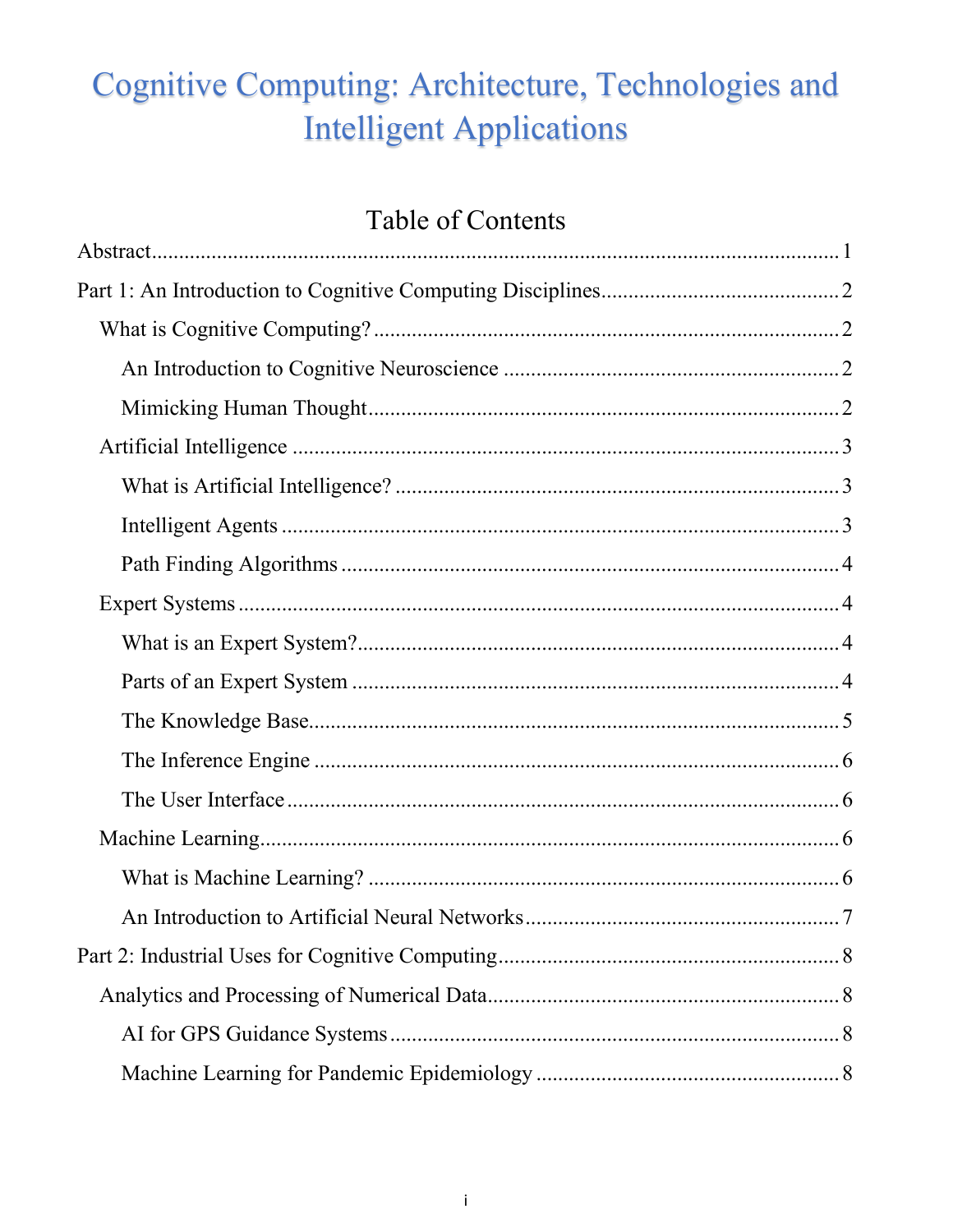| Analytics and Processing of Qualitative Data in a Natural Language 9 |  |
|----------------------------------------------------------------------|--|
|                                                                      |  |
| Machine Learning for Sentiment Analysis and Data Mining  11          |  |
|                                                                      |  |
|                                                                      |  |
|                                                                      |  |
|                                                                      |  |
|                                                                      |  |
|                                                                      |  |
|                                                                      |  |
|                                                                      |  |
|                                                                      |  |
|                                                                      |  |
|                                                                      |  |
|                                                                      |  |
|                                                                      |  |
|                                                                      |  |
|                                                                      |  |
|                                                                      |  |
|                                                                      |  |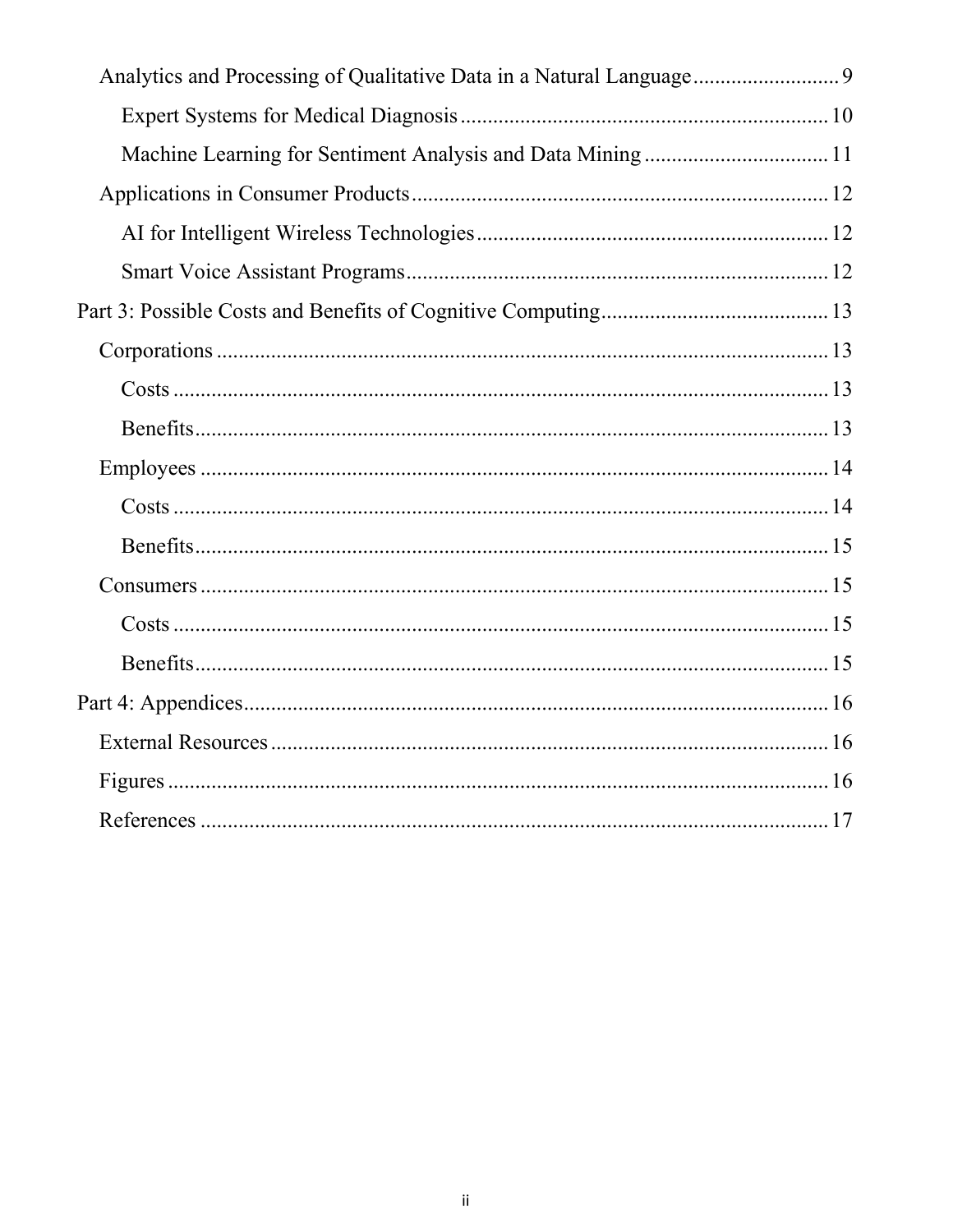### Abstract

<span id="page-2-0"></span>This report is designed to inform the reader about the history, implementation, application, and consequences of cognitive computing technologies. Such cognitive computing technologies include machine learning, expert computer systems, and artificial intelligence algorithms. The paper is organized into three sections and an appendix.

The first section broadly introduces cognitive computing to the reader. It is organized into four subsections. The first of which explains the origins of cognitive computing in a field of biology called "cognitive neuroscience", and frames cognitive computing as a means by which to emulate human and animal thought processes digitally. The following sections introduce the core technologies behind cognitive computing in chronological order of invention starting with artificial intelligence and ending with machine learning.

The second section presents examples of industrial uses for the technologies mentioned in section one. It is organized into three subsections. The first explains how cognitive computing can increase the efficiency of quantitative analysis and numerical determine patterns more effectively than humans. GPS algorithms and the uses of machine learning in pandemic epidemiology are discussed in order to illustrate how numerical data is used by cognitive computing programs and the impact of such programs on the human condition.

The second subsection delves into how computers can be made to understand qualitative or opinion-driven data by expressing it numerically or graphically. Medical diagnosis systems and the mining and analysis of qualitative data by marketing professionals are used as case studies to illustrate the process of qualitative data analysis.

The third subsection explains how advanced cognitive computing technologies are beginning to make their way into consumer products and, in many cases, improving people's lives. Intelligent wireless technologies and smart assistant programs are discussed within this subsection.

The third section deals with the consequences incurred by various stakeholders through the use of cognitive computing technologies. Various hypotheticals are also consulted to theorize about possible consequences for future adoption of such technologies. This section is divided into three subsections by stakeholder.

The first subsection deals with costs and benefits to corporations and corporate customers in business to consumer (B2C) and business to business (B2B) transactions respectively. Issues related to profit, productivity, and technological integration are covered in this subsection.

The second subsection mentions costs and benefits to employees of large companies, small businesses, and corporations involved in the making of cognitive computing technologies. Issues related to employment, automation, and wages are covered in this subsection.

The third subsection deals with costs and benefits to consumers.

The Appendices section contains a chart with external resources per the project requirements, a table of figures, and a table of references.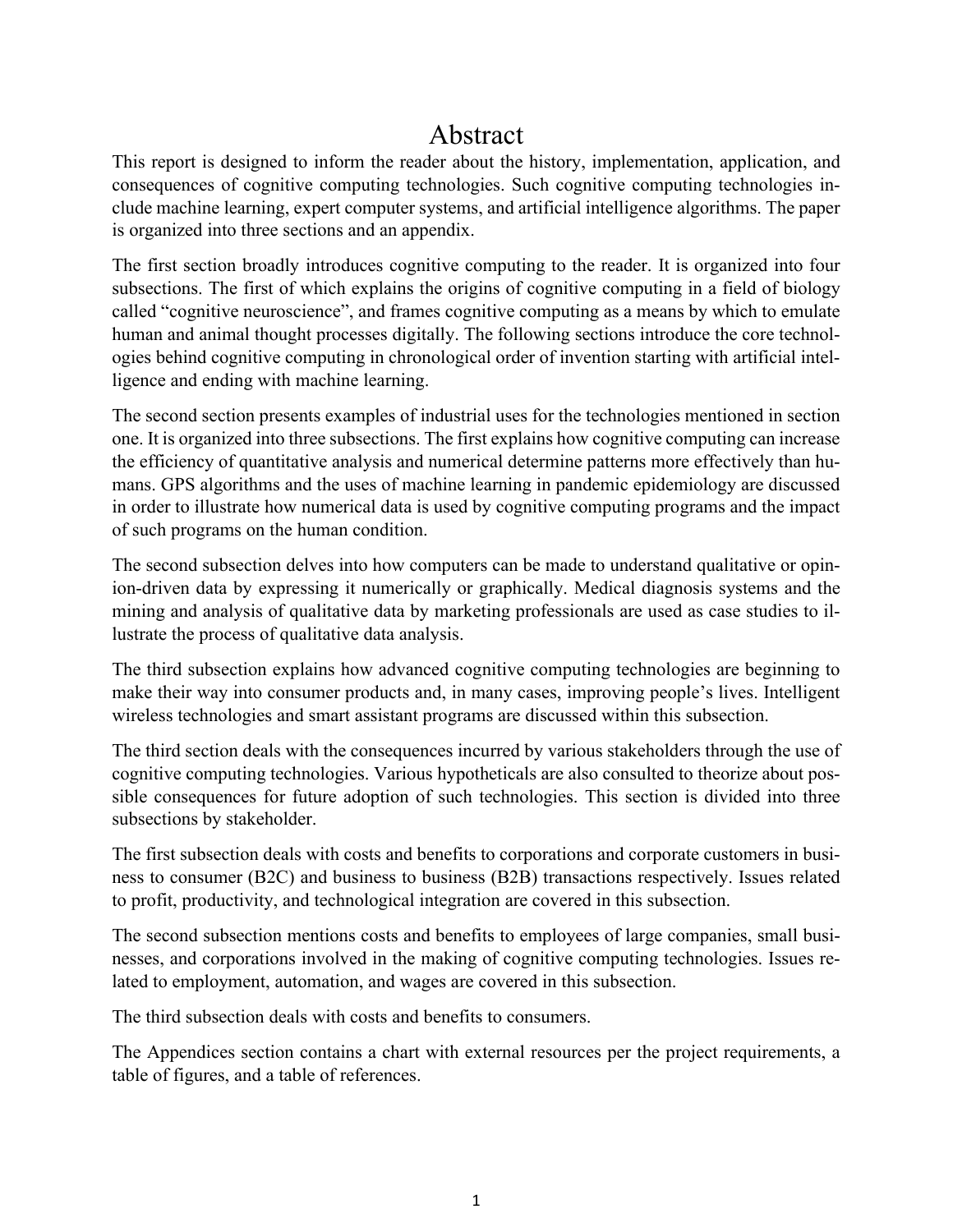## <span id="page-3-1"></span><span id="page-3-0"></span>**Part 1: An Introduction to Cognitive Computing Disciplines What is Cognitive Computing?**

In this subsection, the foremost tenets of cognitive computing will be discussed. The section starts with an overview of cognitive neuroscience, the field from which cognitive computing draws inspiration. This will be followed by a brief overview of what cognitive computing means to accomplish and an introduction to three main branches of cognitive computing.

### An Introduction to Cognitive Neuroscience

<span id="page-3-2"></span>In order to grasp what is meant by "cognitive computing", one must first develop familiarity with a branch of science called "cognitive neuroscience." The field of cognitive neuroscience lies somewhere between traditional neuroscience, the study of the tissues found in the human brain and their structure, and psychology, the study of the human psyche or mind. According to an entry in the International Encyclopedia of Social and Behavioral Sciences by J. McClelland, cognitive neuroscientists seek to discern the origin of human thought and its processes from a neuroscience perspective (McClelland, 2001).

Ergo, cognitive neuroscience attempts to determine how large brain structures, such as the hippocampus or the prefrontal cortex, and small brain structures, such as neurons, lead to human thought by means of chemical and electrical signals (McClelland, 2001). One might ask "How does the study of the human brain, something we do not fully understand, contribute to the field of computing?" or "Computers are far simpler structures when compared to the human brain. How could they benefit from this knowledge?", and the answer lies in simplification of known processes in the brain.

### <span id="page-3-3"></span>**Mimicking Human Thought**

A computer performs its task in much the same way a human brain does. Coded signals are sent through and processed by the computer as electricity according to an article published by E. H. Chudler of the University of Washington (Chudler, 2008). Chudler states that, allthough a human brain also produces and processes chemical signals, and the electrical signals it produces are used differently than those inside of a computer, one can plainly observe the similarities (Chudler, 2008). A comparison between the human brain and a modern computer can be found at [this link](https://faculty.washington.edu/chudler/bvc.html) containing Chudler's insights (Chudler, 2008).

According to a study by Crapo et al, cognitive neuroscience enables simplification and modeling of the processes in a human brain (Crapo et al, 2000), so early cognitive computer scientists proposed that it would be possible to enable a computer to employ reason, solve problems, and learn as humans do. They were correct, and computers can now perform these tasks through means of various cognitive computing techniques.

The first human-like skill computers were able emulate was the ability to solve simple problems without being explicitly told what to do. This gave rise to artificial intelligence agents. According to Darrell West of the Brookings Institution, Artificial intelligence agents are programs designed to perform a specific task using a general algorithm simulating human thought (West, 2019). An example of a possible task that could be inferred from an article by R.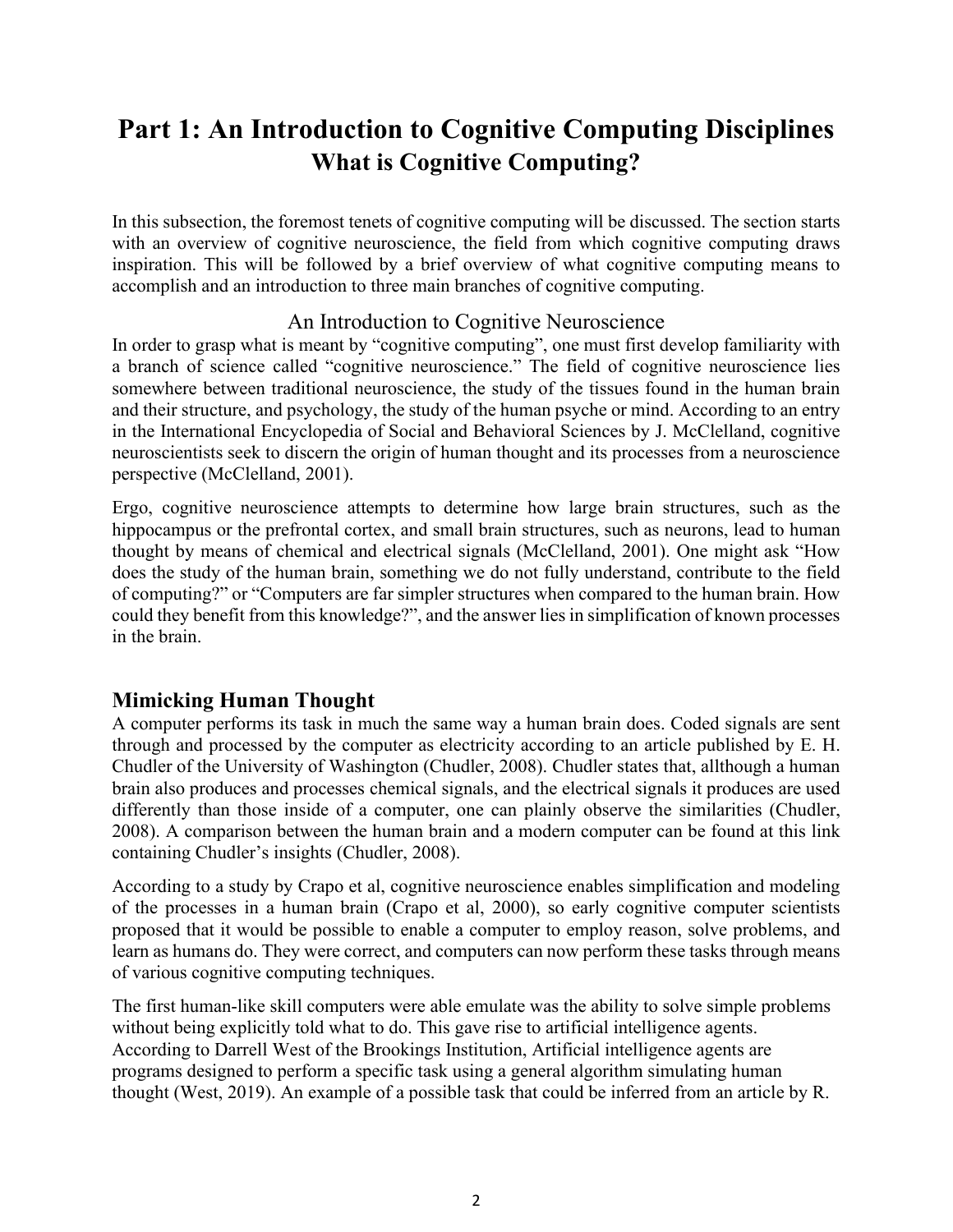E. Korf would be finding the shortest path through a maze (Korf, 1988). The second skill computers were given was the ability to employ knowledge-based reason as humans do. A type of program known as an expert system was developed around this concept. According to a web article on the popular website geeksforgeeks, expert systems are composed of heuristic rules developed by field experts and are designed to help make decisions using a context and fieldspecific knowledge base (Aneja, 2018). The third skill given to computers was the ability of to learn. Based on an article in the Journal of Pharmaceutical and Biomedical Analysis, this feat was enabled through the development of simulated neurons and the use of complex probability algorithms (Agatonovic-Kustrin and Beresford, 2000).

### <span id="page-4-0"></span>**Artificial Intelligence**

In this subsection, the basic principles of simple artificial intelligence agents will be explained. An introduction to the concept of artificial intelligence will be presented followed by discussions of intelligent agents and path finding algorithms.

### <span id="page-4-1"></span>**What is Artificial Intelligence?**

Artificial intelligence programs are programs that utilize intelligent agents and thought-based algorithms to solve specific instances of a general problem. Often these problems are framed mathematically in order to allow the computer to interpret them. For example, a road map can be expressed as an adjacency matrix of intersections or points of interest. At [this link,](https://www.youtube.com/watch?v=2ePf9rue1Ao) a YouTube video can be found that explains AI and its sub-disciplines (Ramesh, 2017). It is worth noting that Artificial intelligence is loosely defined and that the views and discipline organizations shown in the video are not a general consensus by the computer science community at large.

### <span id="page-4-2"></span>**Intelligent Agents**

According to Charles Dyer of the University of Wisconsin Madison, intelligent agents are pieces of software that observe their surrounding environment and user input using sensors and act based on their observations in an attempt to accomplish a given task (Dyer, 2003). In purely softwarebased agents, this means observing the problem at hand rather than a physical environment. Actuators and sensors in the case of such agents are simply functions designed to conduct observation of the problem and cause the agent to perform an action. Dyer mentions various types of intelligent agents such as reflex agents, goal-based agents, and utility based agents and their best-case uses (Dyer, 2003).

Simple reflex agents simply observe a condition and perform a predefined corresponding action (Dyer, 2003). For example, a robotic vacuum may observe that there is dirt in its path and start cleaning, whereas if there is not dirt, it may change paths. Internal states in reflex agents make them more efficient by remembering past events (Dyer, 2003). For example, the automated vacuum may decide which path to change to based on a stored database of when various paths were last cleaned.

Goal-based agents, appropriately, work to reach a given goal state says Dyer (Dyer, 2003). This is a more proactive solution, but is also more complicated than a reflex agent. Utility-based agents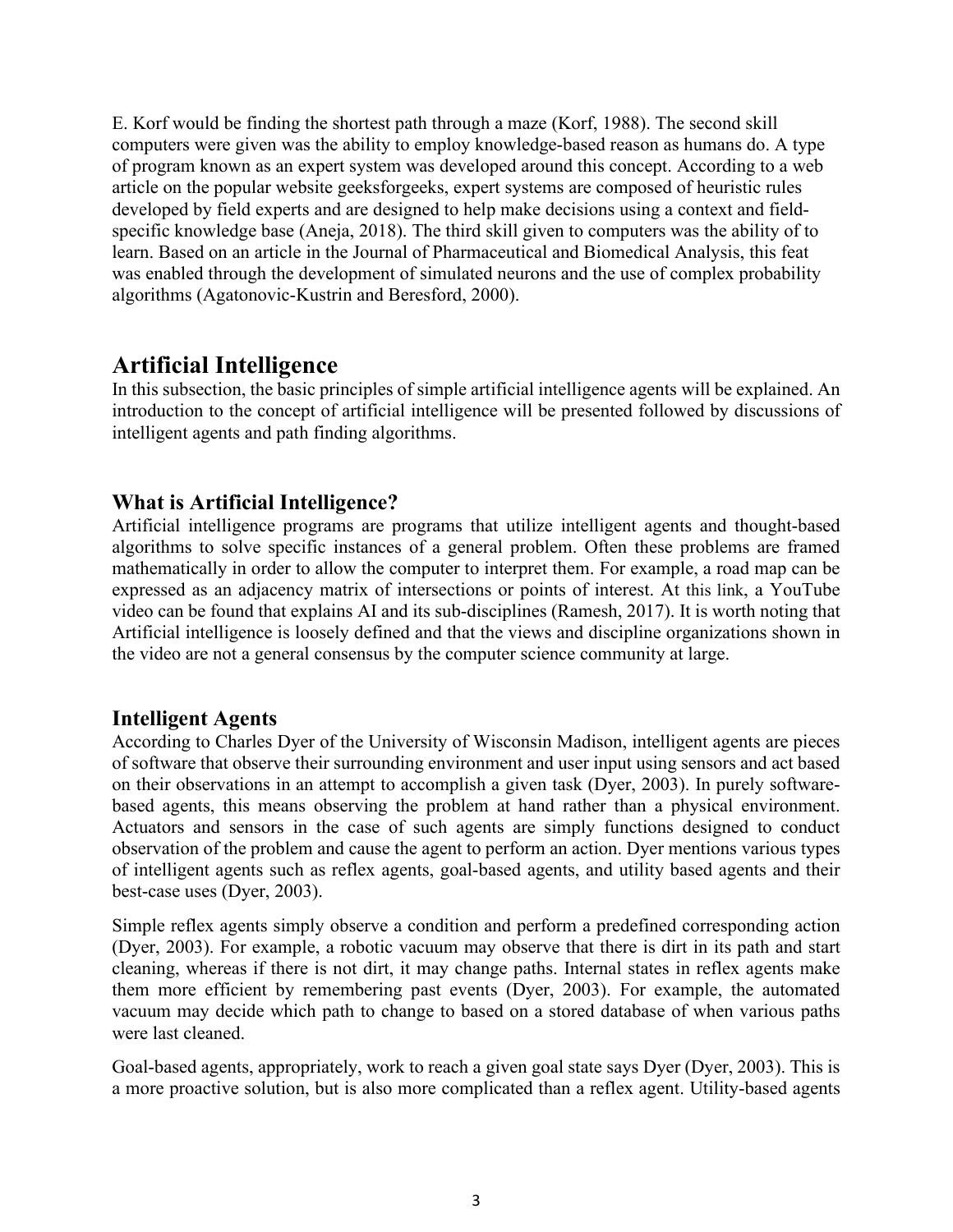are similar to goal-based agents, but utilize the principle of utilitarian good to make decisions regarding the goal state (Dyer, 2003).

### <span id="page-5-0"></span>**Path Finding Algorithms**

Many artificial intelligence problems can be expressed using graphs. According to a paper by R. E. Korf, many intelligent agents rely on special algorithms related to finding efficient pathways through these graphs (Korf 1988). Such algorithms include A\* search and iterative deepening search. Dijkstra's, Kruskal's, and Prim's minimum spanning tree (MST) algorithms are also used often. For example, path finding algorithms are used in the production of the automated directions seen in modern GPS systems. A GPS treats a roadway as a graph connecting various nodes (intersections). Graph algorithms are utilized to find the shortest and least impeded route to one's destination to ensure minimal time is spent driving.

### <span id="page-5-1"></span>**Expert Systems**

In this subsection, the fundamentals of expert systems will be discussed. This includes the design and purpose of expert systems as well as an in-depth discussion regarding their construction.

### <span id="page-5-2"></span>**What is an Expert System?**

According to an article in Encyclopaedia Britannica by Vladimir Zwass, expert systems are programs designed to emulate the knowledge and decision-making skills of an expert in a particular field (Zwass, 2016). Zwass points out that they do this by consulting a series of rules designed by experts and cross referencing their database of pre-programmed knowledge when necessary (Zwass, 2016).

### <span id="page-5-3"></span>**Parts of an Expert System**

An expert system can be broken down into three pieces according to geeksforgeeks (Aneja, 2018). The first is the knowledge base. This piece, as explained by Vladimir Zwass, contains all the knowledge that is deemed relevant to the system (Zwass, 2016). The second is the inference engine. The inference engine is the system's "thought process". The aforementioned geeksforgeeks article states that the inference engine is a series of logical rules or "heuristics" that the system consults in order to solve problems (Aneja, 2018). The third piece is a user interface. It is the place in the program that defines the method by which users query the system. Based on information present on geeksforgeeks, user interfaces for expert systems often make use of natural language processing (NLP) in order to answer questions posed by the user in simple English or another language (Aneja, 2018).

The pieces of an expert system can be compared to the elements of a human expert. The knowledge base is akin to a human expert's subject-specific knowledge. The inference engine can be said to emulate a human expert's intuition, experience, and problem-solving skills in relation to their field. Lastly, a user interface is representative of the senses of a human expert. In order to answer a question, a human must hear or see what has been asked and may use other senses to perceive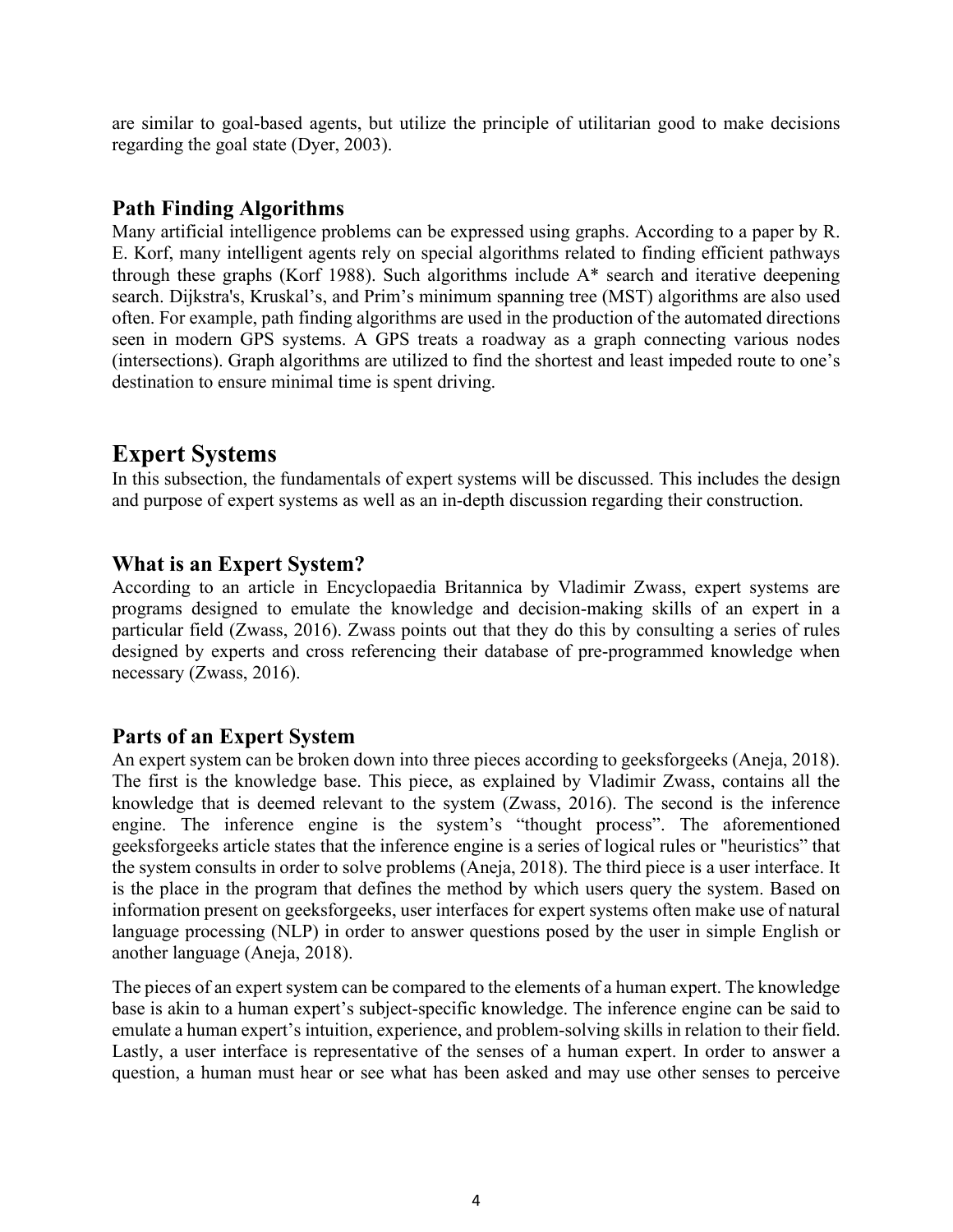certain subject matter pertinent to the question. So how exactly are these elements effectively simulated in an expert system?

### <span id="page-6-0"></span>**The Knowledge Base**

As we already know, the knowledge base of a given expert system defines all things known by that system. They are most often specific to a given field and are designed to supply the system with enough information to make decisions and solve problems. According to the "Knowledge Base Construction" page on Stanford University's DeepDive project website, facts present in knowledge bases are known as "assertions" and are expressed as sentences ("Knowledge Base Construction," 2017). For example, the phrase, "A dog is an animal", is an assertion. Furthermore, each assertion contains references to entities ("Knowledge Base Construction," 2017).

Entities, as defined by "Knowledge Base Construction," are code objects representing real-world people, places, things, etc. ("Knowledge Base Construction," 2017). These entities contain data of their own and relational data between themselves and other entities ("Knowledge Base Construction," 2017). For example, a dog may have an attribute representing their breed, and a relation to a person who is their owner. The webpage also states there are determinations of how a given entity may be "mentioned" ("Knowledge Base Construction," 2017). This enables automated tools to gleam data from sentences using natural languages processing and form new assertions based on gathered data. The diagram below, courtesy of Stanford University's DeepDive project, expresses how entities are related using the case of Barack and Michelle Obama being married ("Knowledge Base Construction," 2017).



<span id="page-6-1"></span>Figure 1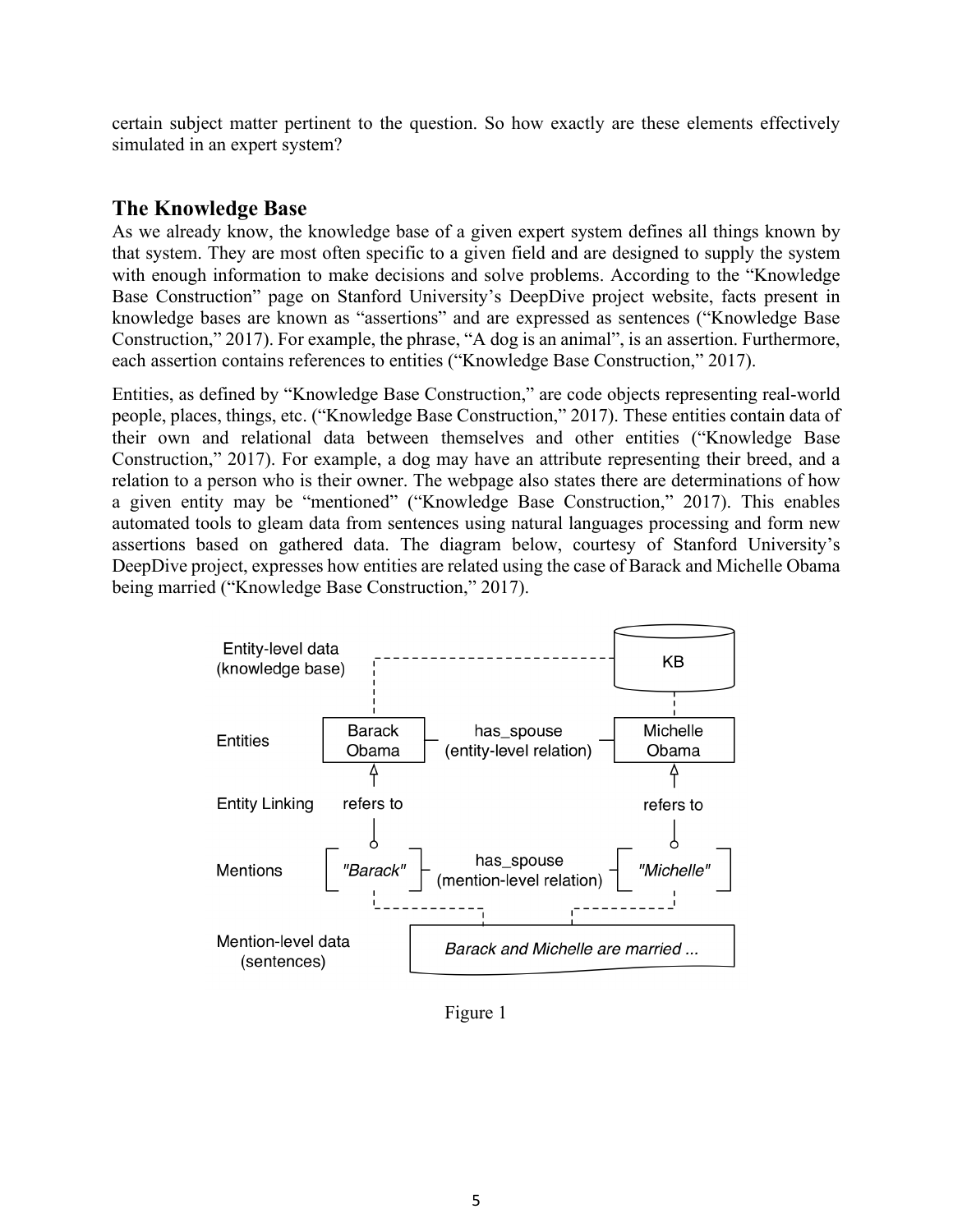#### <span id="page-7-0"></span>**The Inference Engine**

The inference engine is utilized by the expert system to make decisions based on its knowledge base. Pursuant to "Inference Engine" (2015), It is composed of many rules pursuant to the knowledge base ("Inference Engine," 2015). The engine can also infer new rules based on other rules according to Encyclopedia Britannica. For example, the transitive property can be used to infer that A leads to C if A leads to B and B leads to C ("Inference Engine," 2020). There are many ways an inference engine can be implemented, but the two main methods, as explained by former Oxford University lecturer of artificial intelligence Jocelyn Ireson-Paine, are a forward chaining inference engine and a backward chaining inference engine (Ireson-Paine, 2011).

According to Ireson-Paine, a forward chaining inference engine takes any new assertion and immediately finds all relationships related to entities present in the assertion using it and any assertions loaded into memory prior to that moment (Ireson-Paine, 2011). An explanation of forward chaining by Ireson-Paine can be found at [this link \(](http://www.j-paine.org/students/lectures/lect3/node11.html#SECTION00081000000000000000)Ireson-Paine, 2011). Alternatively, Ireson-Paine states that backward chaining works backwords through known assertions when prompted with a question by the user (Ireson-Paine 2011). Ireson-Paine details this process in [this](http://www.j-paine.org/students/lectures/lect3/node12.html)  [link](http://www.j-paine.org/students/lectures/lect3/node12.html) (Ireson-Paine, 2011). These questions can be posed by a user's interaction with the user interface.

### <span id="page-7-1"></span>**The User Interface**

An expert system requires a method by which to take input from the user. This input can be in the form of hypotheses for the system to answer or, in some cases, user-provided assertions for use by the system. Examples of interfaces that could be implemented in an expert system are text input utilities with NLP, graphical interfaces, and voice-input utilities with NLP. For example, a forward chaining expert system designed to identify birds for an ecological survey could allow the user to click on pictures of visual features present in a given bird and output a picture and information of the bird the system thinks has been sighted.

### <span id="page-7-2"></span>**Machine Learning**

In this subsection, machine learning facilitated by artificial neural networks will be discussed. It contains a summary of machine learning as a whole, a brief explanation of the various types of machine learning, and some background knowledge regarding artificial neurons and neural networks.

### <span id="page-7-3"></span>**What is Machine Learning?**

According to an article in MIT technology review, machine learning is the cognitive computing discipline concerned with the ability of computers to learn when presented with large amounts of data (Hao, 2020). There are three main types of machine learning. These, according to the flowchart contained in the aforementioned article, are supervised learning, reinforcement learning, and unsupervised learning (Hao, 2020).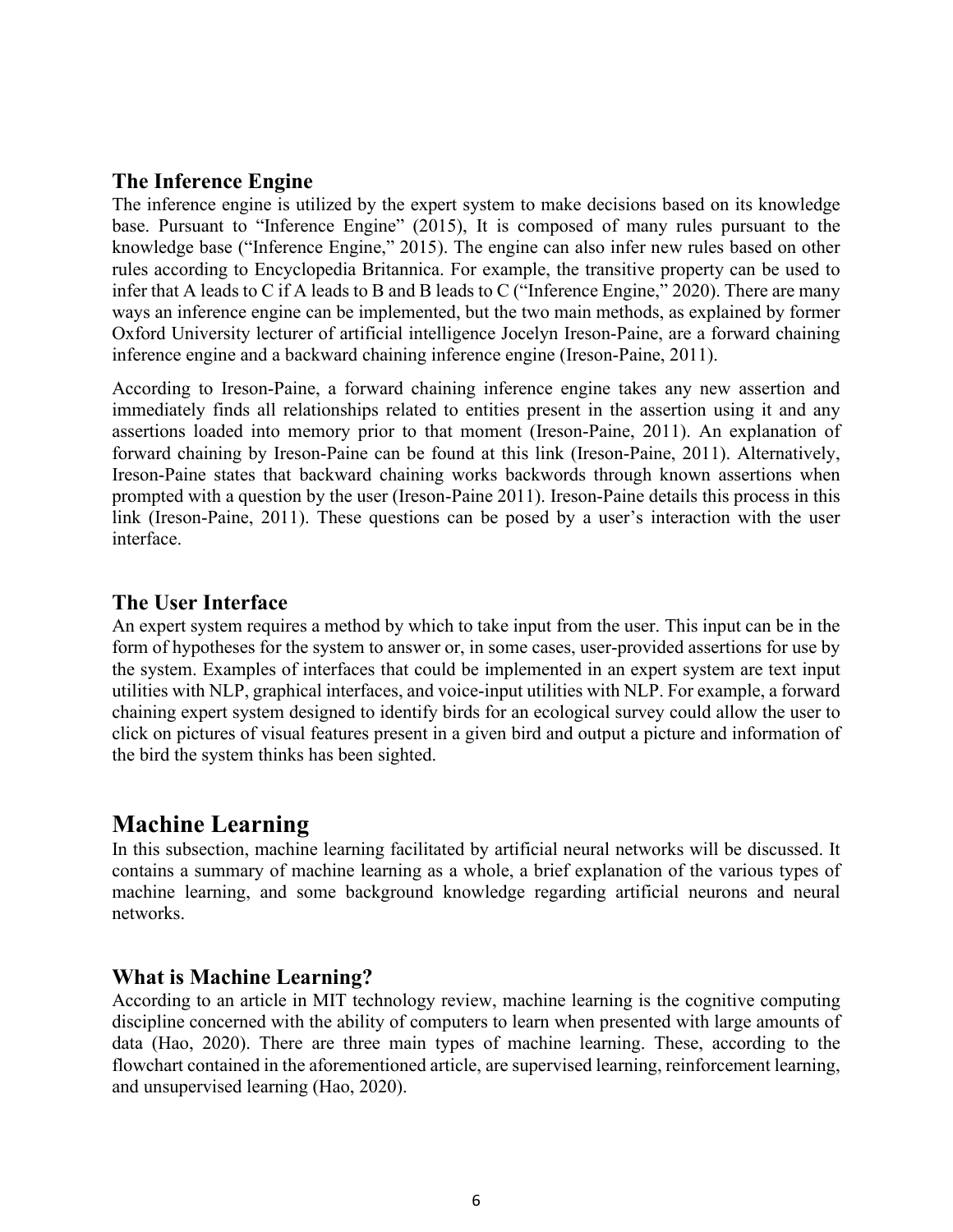The first type, supervised learning, involves exposing the computer to pre-processed data in hopes that the computer will learn to process similar data by observing patterns in this "training" data (Hao, 2020). A common example is training a machine learning algorithm to recognize dogs and cats in pictures. Images are fed to the algorithm that already indicate which animal is pictured. Following training, the computer should be able to take a picture of a dog or cat, determine which animal is pictured, and sort the image into the corresponding category.

The second type, reinforcement learning, is essentially trial and error (Hao, 2020). Data is fed to the algorithm, and the algorithm attempts to process it. If processed correctly, the algorithm is "rewarded," or told that it is correct. If it is not correct, the algorithm is "punished" in a similar manner. Eventually, the algorithm will learn how to process the data correctly.

The third, and arguably most complicated type of machine learning, unsupervised learning, has many different approaches. All of them attempt to have the machine learn without any form of "training" (Hao, 2020).

### <span id="page-8-0"></span>**An Introduction to Artificial Neural Networks**

All types of machine learning are facilitated using artificial neural networks (Agatonovic-Kustrin and Beresford, 2000). Artificial neural networks are comprised of code objects called neurons that attempt to simulate their biological namesake found in the human brain.

According to a webpage published by the University of Queensland, neurons in humans take in signals from multiple branch-like structures called "dendrites", process that data in the main body of the cell or "soma", and send an output based on this processing to other neurons by way of the "axon" ("What is a Neuron?" 2019). Artificial neurons perform in a similar way. According to a previously mentioned study by Agatonovic-Kustrin and Beresford, artificial neurons take in data, evaluate it, and output it to other neurons like biological neurons (Agatonovic-Kustrin and Beresford, 2000). Below is a photo of a biological neuron from medicalxpress news (Why are neuron axons long and spindly? Study shows they're optimizing signaling efficiency, 2018):



<span id="page-8-1"></span>**Figure 2**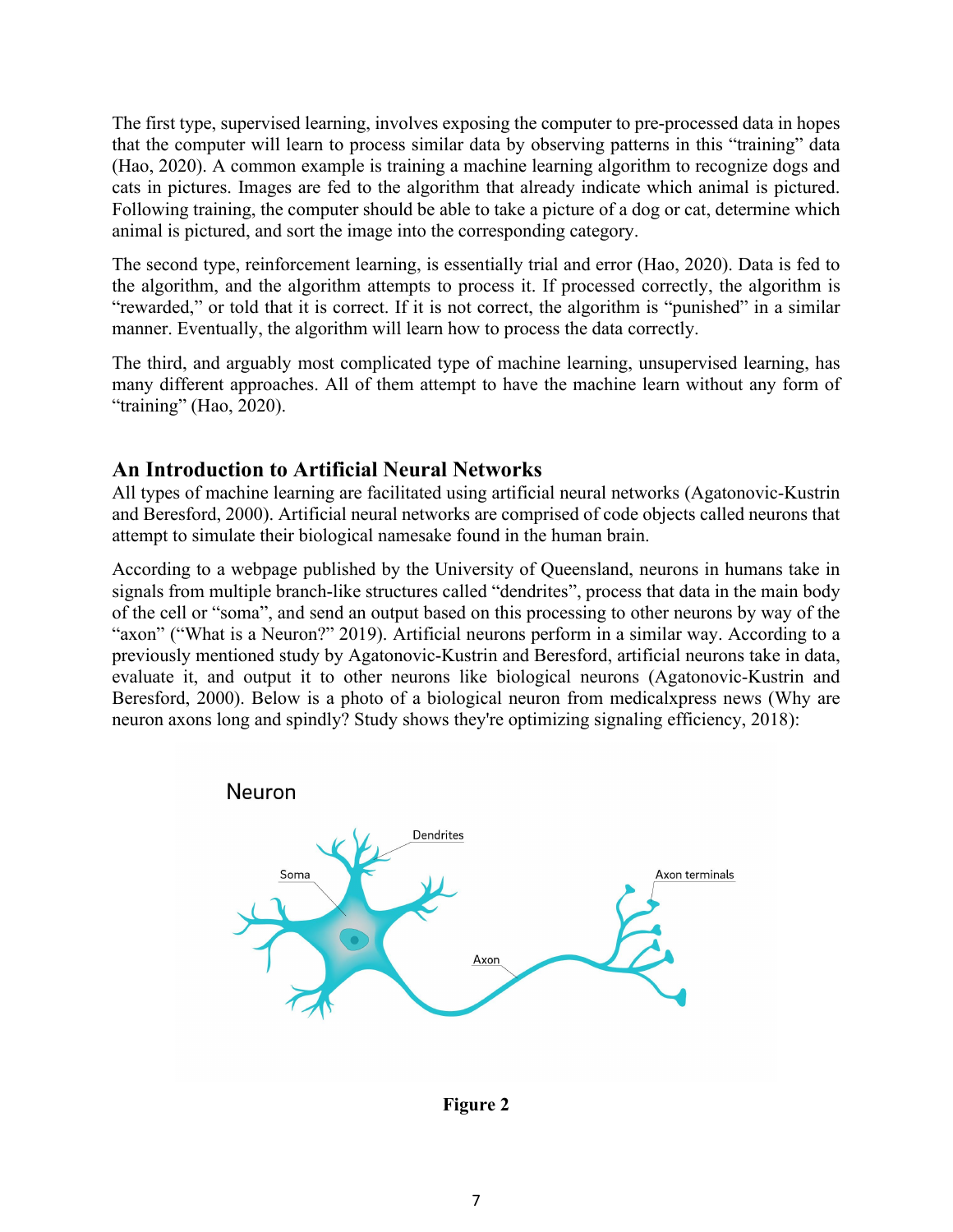The same study explains that artificial neurons are arranged into layers. Input variables or "factors" are fed into the input layer, the data is processed once by this layer, passed to the hidden layer, and then to the output layer where projected independent variables are output (Agatonovic-Kustrin and Beresford, 2000). Usually, there is only one hidden layer. When there are more, the neural network is deemed a "deep" neural network.

### <span id="page-9-1"></span><span id="page-9-0"></span>**Part 2: Industrial Uses for Cognitive Computing**

### **Analytics and Processing of Numerical Data**

Numerical data is ever so prevalent in our lives now. Databases full of such data make possible such things as bank transactions, inventory tracking, and even predictive analysis of stock prices. Humans alone are unable to analyze such vast amounts of information with the level of detail cognitive computing programs can while working alongside their human creators. In this section, two uses of cognitive computing for the analysis of quantitative, numerical data will be summarized as case studies. The case studies will include the uses of blank in blank and the uses found for machine learning technologies within the field of pandemic epidemiology.

#### <span id="page-9-2"></span>**AI for GPS Guidance Systems**

Many of us could not navigate our daily lives if not for automated GPS navigation. A technology made possible by satellites; GPS navigation systems use path finding algorithms to generate the shortest route from point A to point B with any number of waypoints in between. Although the data points used to get you from place to place such as street names and freeway exits may not seem mathematical, they can be expressed as such. Roadways are expressed as weighted graphs. The weight of a given edge is computed as an aggregate of traffic, distance, and other factors that lengthen a commute. Following the formation of such a graph, established graph traversal or path finding algorithms can be used to compute the shortest route. Common algorithms that could be used by GPS systems include A\* (A star) search, heuristic search, and iterative deepening search. According to Dr. Mike Pound of the YouTube channel "Computerphile", some GPS systems may also make use of proprietary algorithms. These are often treated as trade secrets and are not known to the public in many cases (Pound, 2017). The video from Computerphile can be found at [this](https://www.youtube.com/watch?v=ySN5Wnu88nE)  [link](https://www.youtube.com/watch?v=ySN5Wnu88nE) and explains A\* search and places it within the context of GPS navigational systems.

#### <span id="page-9-3"></span>**Machine Learning for Pandemic Epidemiology**

The field of statistics called "pandemic epidemiology" deals with the numerical data involved in a mid-to-large scale contagious disease outbreak. This includes things such as transmission vector analysis, predictive modeling, and communication of data to the public. Machine learning and artificial intelligence technologies are frequently used to aid epidemiologists due to the massive amount of data these medical experts have to analyze and interpret on a daily basis. A recent example of these technologies being used in this way is that machine learning and artificial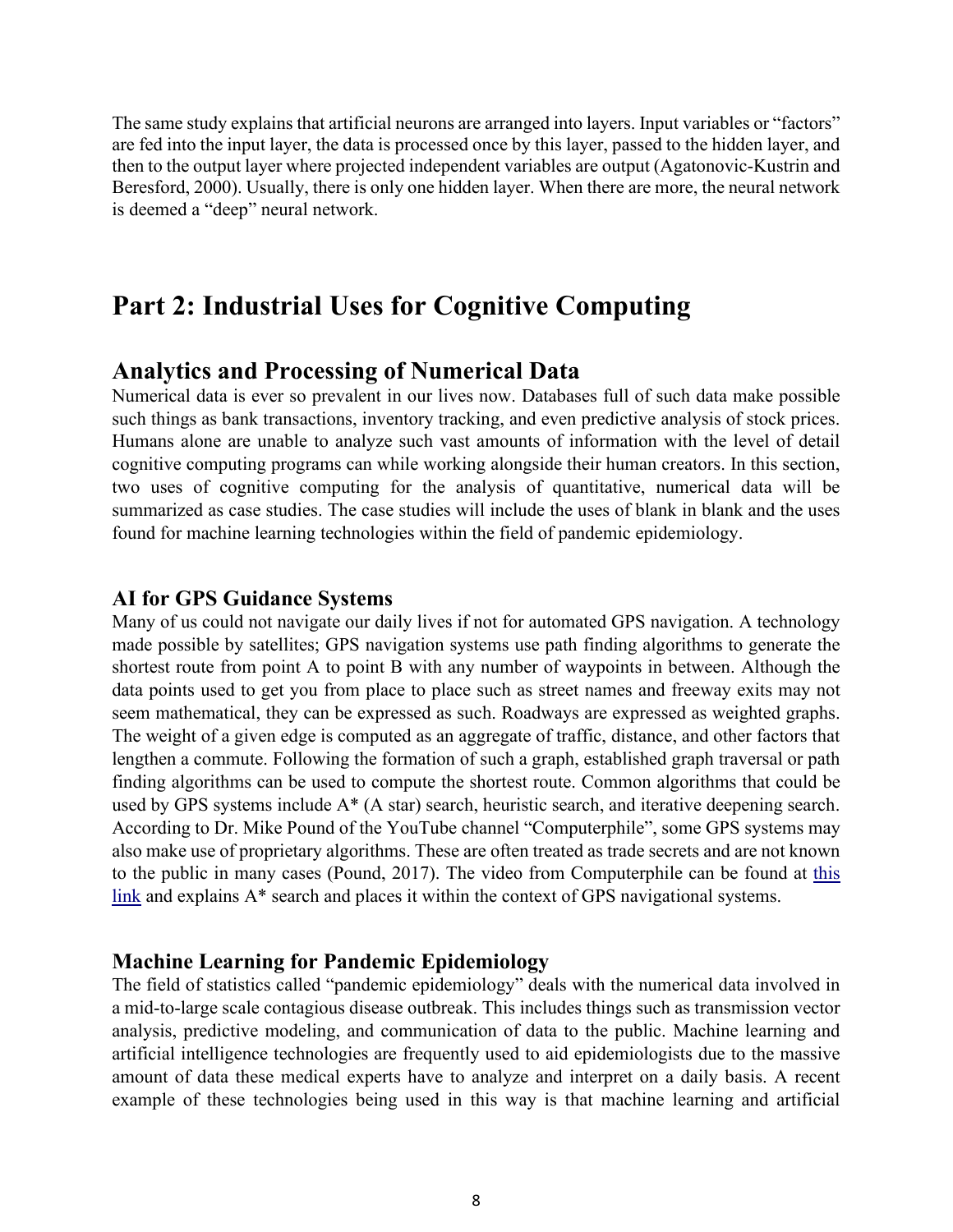intelligence have been used to analyze trends and develop solutions within the context of the worldwide Covid-19 pandemic.

According to a scientific journal entry by Ahmad Alimadadi et al, deep learning has been used to model death and contagion rates to predict Covid-19's impact, develop systems designed to determine a Covid-19 diagnosis, and even to synthesize chemicals that may aid in fighting off the disease (Alimadadi et al, 2020). Alimadadi first shares that many large organizations such as The Allan Institute for AI and the White House worked together with top minds to create data mining techniques in order to study Covid-19 data in as close to real time as possible (Alimadadi et al, 2020). Later, scientists started analyzing Covid-19 on a genetic level and using pharmacogenomics to design models that predict a person's susceptibility to it (Alimadadi et al, 2020). Pharmacogenomics is the use of highly advanced deep learning models to develop personalized medicine or otherwise find relationships between conditions based on a person's genome. The presentation at [this link](https://journals.physiology.org/action/downloadFigures?id=F0001&doi=10.1152/physiolgenomics.00029.2020) shows how machine learning used by epidemiologists and cognitive computing specialists to fight Covid-19. The figure can also be seen below (Alimadadi et al, 2020):



Figure 3

### <span id="page-10-1"></span><span id="page-10-0"></span>**Analytics and Processing of Qualitative Data in a Natural Language**

The processes that make up our professional and, certainly, personal lives cannot currently be broken down completely into numerical data and patterns. We humans can analyze data outside the realm of the numerical. Through cognitive computing, so too are computers. Computers are now able to create complex webs of thought regarding data that has been expressed in a natural, or human, language such as English. They can also make decisions based on such information. In this subsection, two case studies will be presented that display the ability of computers to perform analysis on non-traditional sources of data. These case studies include expert systems that can make a preliminary medical diagnosis based on symptoms and machine learning technologies designed to extract and analyze consumer sentiment from social media posts.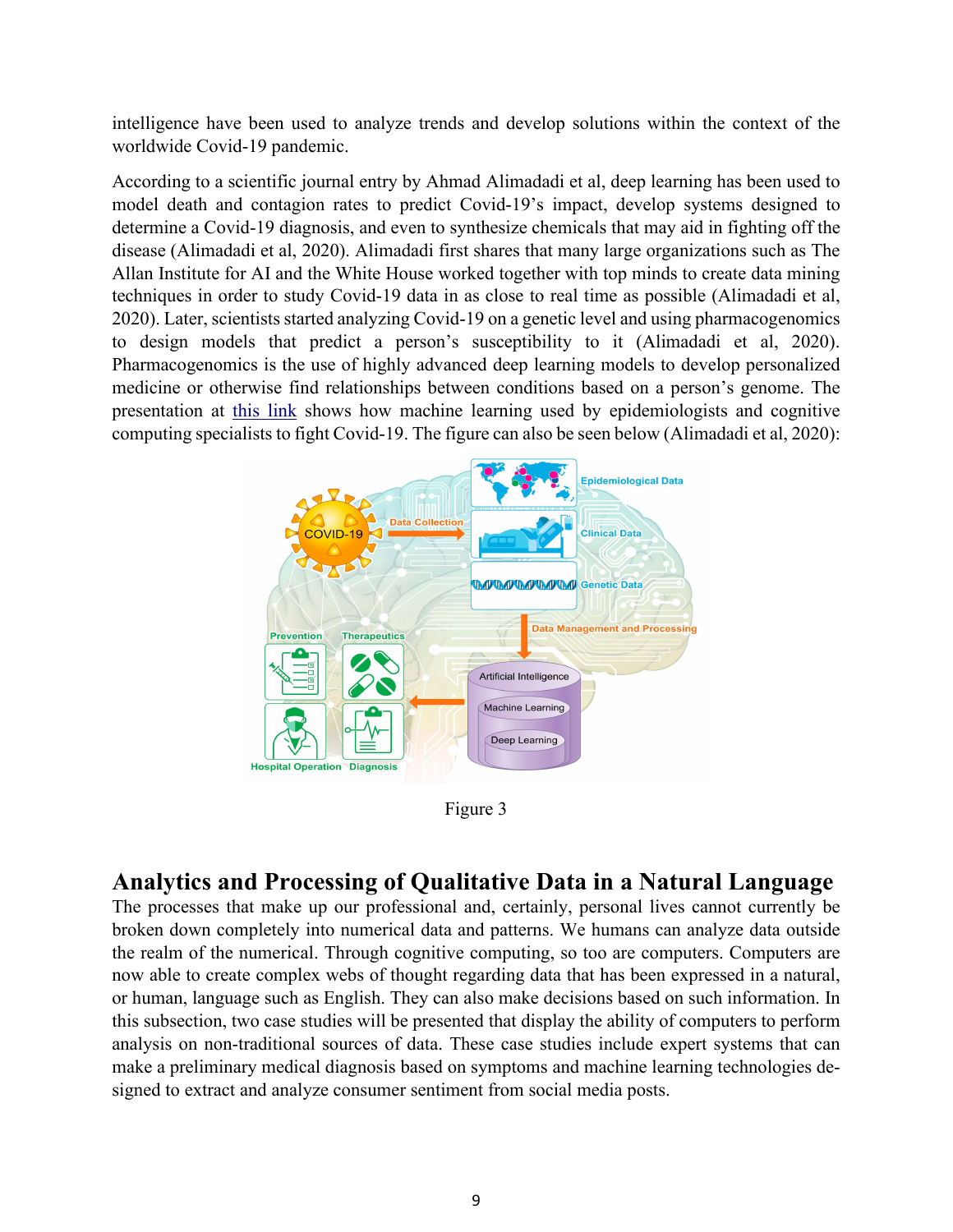### <span id="page-11-0"></span>**Expert Systems for Medical Diagnosis**

One of the most common uses of knowledge based expert systems in the modern era is for handling tasks related to the medical industry. This primarily includes expert system-based diagnostic tools. An expert system designed for this purpose utilizes a knowledge base derived from medical knowledge to help health professionals diagnose bacterial, viral, physical, and genetic abnormalities in the human body. This is helpful because it can provide physicians and even more specialized healthcare providers a secondary diagnosis to reinforce their thinking or force them to question it. With expert systems, it is possible to receive this secondary diagnosis without the need for a human expert's second opinion. According to an article by Anitha Kannan, examples of such systems include Mycin, Internest-1, QMR, and DXplain (Kannan, 2019). Another system that is being used for diagnostics is IBM's Watson. Below is a screenshot from the video at this link explaining how Watson is being used in cancer diagnosis (Gupta, 2014):





<span id="page-11-1"></span>These systems can also aid in progressing from a differential diagnosis to a more formal diagnosis and diagnostic tests. A differential diagnosis is, according to the article by Kannan, a list of diagnoses that are further refined until one diagnosis remains (Kannan, 2019). Kannan also mentions costs of traditional medical diagnosis that are circumvented or partially circumvented by technological means. These include such things as lack of diagnostic tools and the difficulties experienced by medical professionals when attempting to mine information (Kannan, 2019).

These expert systems are not perfect. They are used as supplementary tools that aid human experts, as the risk is simply too great to allow the systems to make decisions in life or death medical scenarios. However, they are getting better and technologies are even emerging that allow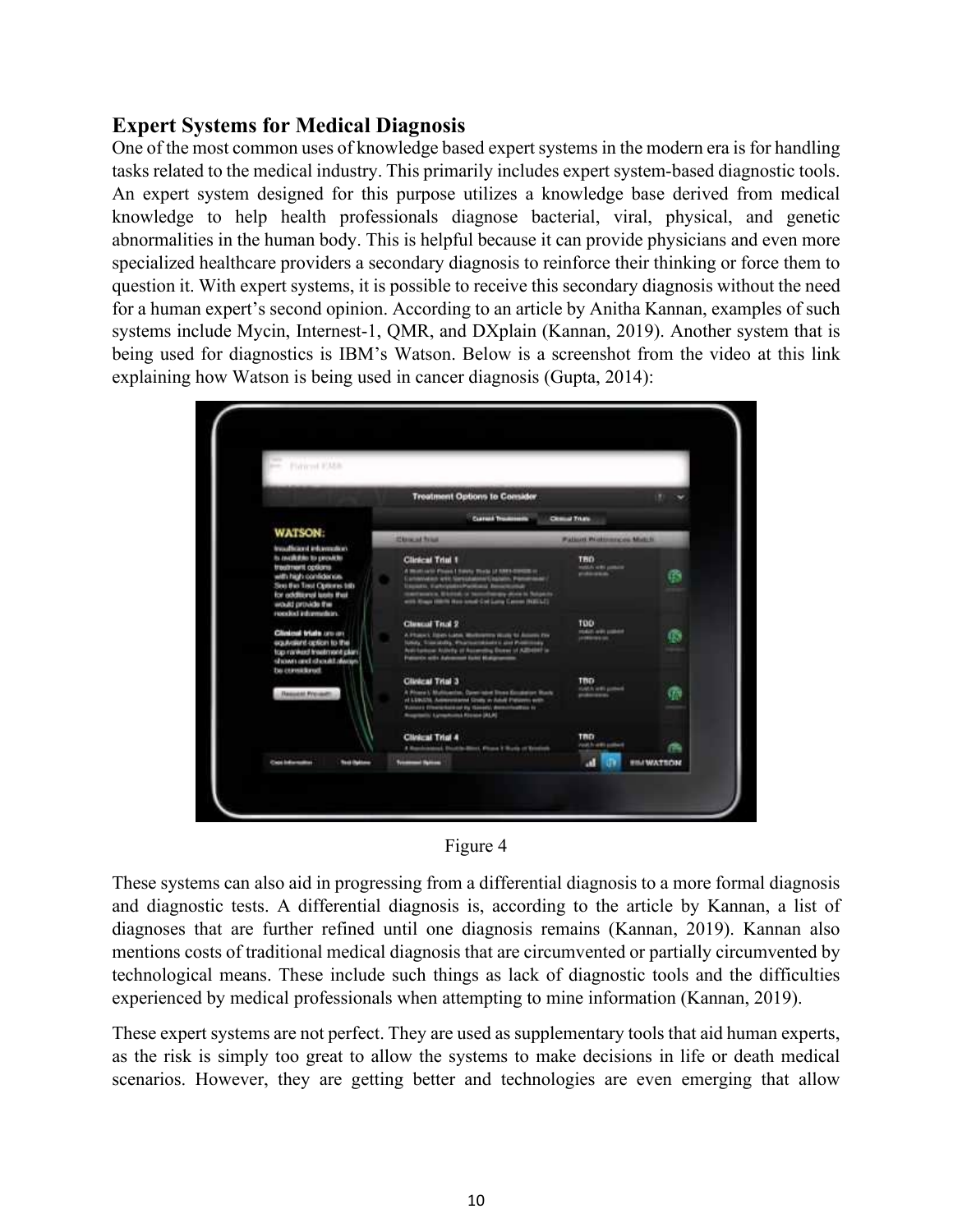automated knowledge base creation using deep learning. Automated knowledge base creation and expansion are capabilities present in IBM's Watson for example.

### <span id="page-12-0"></span>**Machine Learning for Sentiment Analysis and Data Mining**

One of the most important metrics to keep track of as a marketing professional is public opinion on products, companies, and key people within the context of a marketing campaign. This data is, unfortunately, not easy to express in terms of numerical data. However, it is possible for a computer program to facilitate such expression through a process known as sentiment analysis. As the name suggests and as an article by Shashank Gupta points out, sentiment analysis involves text in a natural language being analyzed and mined for positive and negative connotation or "sentiment" towards particular people, phrases, and things of interest (Gupta, 2018).

According to the article, sentiment analysis is the first step to large-scale subjective analysis of text by computer (Gupta, 2018). The second stage is intent analysis or determining what kind of action the sentence is attempting to perform (Gupta, 2018). The third is contextual semantic searching (Gupta, 2018). That is the act of determining the business context of a sentence (Gupta, 2018). Using these three methods, it is possible to determine such things as "the customers do not like the price" or "the customers love the service we deliver". Such data can be utilized by marketing and business experts to fix problem areas and further publicize areas of extraordinary performance.

Unfortunately, this type of technology used in data mining also leads to privacy concerns amongst consumers. Social media platforms such as Facebook have come under fire in recent years due to mishandling and unethical use of customer data. With technologies like sentiment analysis and machine learning, it is even possible for companies like Facebook to accurately determine data about customers that has not explicitly been provided.

One example of this is the estimation of base income from other, previously provided data. A customer's base income can be estimated using geolocation data from shops they may have visited, posted pictures featuring logos, or any other number of other data sources the customer provides. The customer may not have provided a company like Facebook explicit access to their income data, but as the data produced by data mining algorithms is technically a very good estimation rather than official data, it falls under a loophole in privacy law. While this is not illegal or unethical according to most professional organizations, it is cause for concern, as information is increasingly being weaponized.

An example of potential malfeasance is the misuse of a sentiment analysis algorithm that diagnoses manic-depressive disorder based on social media posts and predicts manic episodes. According to an article in Scientific American, such an algorithm does exist (Luerwig, 2019). On the surface, the algorithm may seem helpful to the mental health community, but it could also be used to target ads for casinos, lotteries, and other high-risk activities to those with lower inhibitions due to entering a manic phase. This is highly unethical as it is taking advantage of people's mental illness to make a profit.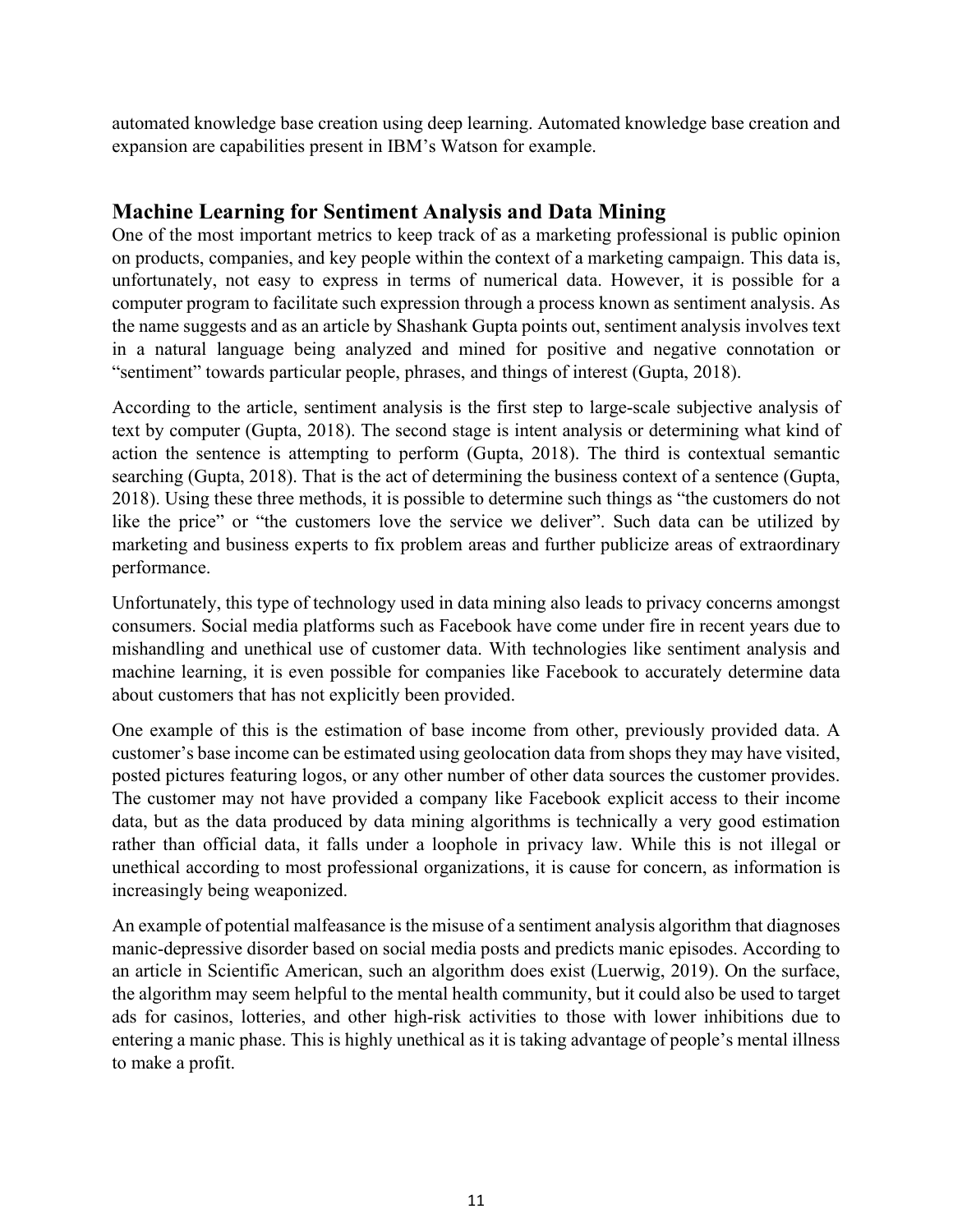### <span id="page-13-0"></span>**Applications in Consumer Products**

Cognitive computing technologies are also used to improve older technologies, create derivative technologies, and add new functionality. This is true as much in consumer products as it is in business-related technologies. This subsection will analyze two examples of consumer products that rely on cognitive computing technologies to improve the user experience and overall product quality. The two examples are the use of AI in smart wireless technologies and voice assistants such as Amazon's Alexa and Google Voice Assistant.

### <span id="page-13-1"></span>**AI for Intelligent Wireless Technologies**

A common application of AI technology is optimization. In fact, many advanced machine learning algorithms make use of AI-style optimization. In consumer products, this kind of algorithm can translate into products such as whole-home wireless systems that intelligently manage bandwidth for wireless transmission of internet data to and from client devices. In layman's terms, this means a wireless router or system of wireless routers that adapt to internet usage by devices such as smartphones. The adaptations allow "smart wireless" products to provide more stable and fast access to the wireless network than traditional wireless routers can. This same type of adaptation can also be utilized at other wireless frequencies such as Bluetooth in order to facilitate more intelligent communication between internet of things (IoT) devices.

### <span id="page-13-2"></span>**Smart Voice Assistant Programs**

Another example of consumer product that use cognitive computing are voice assistant programs. These include products such as Apple's Siri, Amazon's Alexa, and Samsung's Bixby. These products are marketed as "assistants", but they are voice-based interfaces for existing smart device functions. Voice-based interfaces rely on two major cognitive computing technologies. The first technology is speech recognition. The second is natural language processing.

Speech recognition, according to IBM, is the ability of a computer to convert spoken language as audio waveforms into written language as characters of the relevant alphabet (What is Speech Recognition, 2020). IBM also states that speech recognition solutions can be implemented in multiple ways, but the most impressive of which are using machine learning (What is Speech Recognition, 2020). One potential problem with voice recognition is that some accents are difficult for the system to translate. The Scottish accent, in particular, was in the news rather frequently following the release of Apple's Siri.

Natural Language Processing or NLP is, as previously mentioned, the ability of the computer to interpret meaning from the text in a natural language. Natural language processing is frequently accomplished by means of machine learning; although, in the early days of the technology, it was possible only through the use of expert systems.

A voice assistant utilizes speech recognition to interpret speech as text. That command is then (typically) directed to a server by the device running the assistant. The server interprets the text using NLP and sends a command based on the text back to the device for execution. For example, if one asks Google Voice Assistant "What is two plus two?" The speech is converted into text.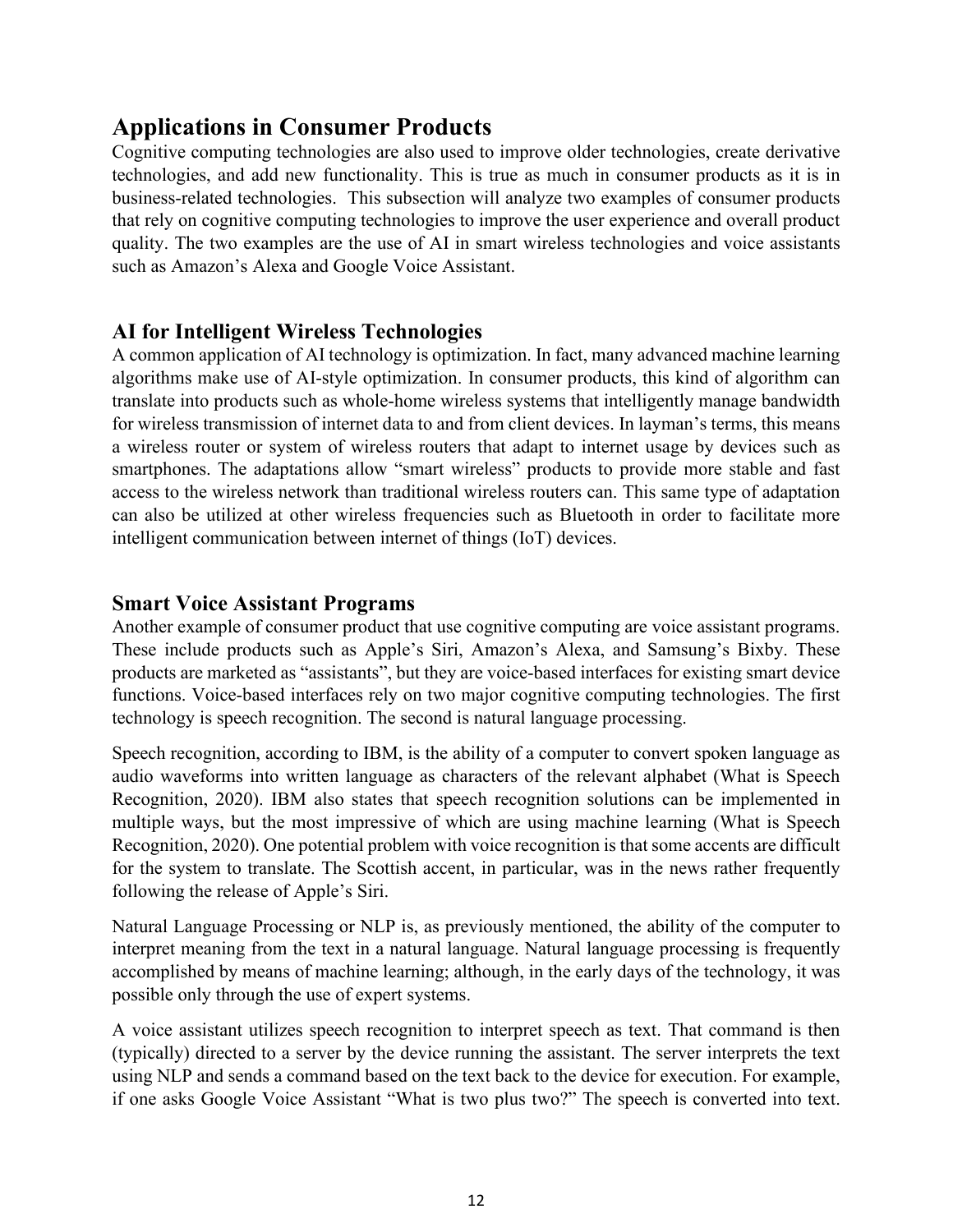Following conversion, the text is sent to Google's servers. The server then interprets the text as a mathematical problem and sends a command back to the client device. The command tells the device to launch the calculator app and execute 2+2.

## <span id="page-14-1"></span><span id="page-14-0"></span>**Part 3: Possible Costs and Benefits of Cognitive Computing**

### **Corporations**

This subsection will delve into examples of potential costs and benefits to large corporations and small businesses incurred using cognitive computing technologies. It will also summarize examples of costs and benefits to corporate consumers that are involved in business to business (B2B) transactions. These costs and benefits will fit within the realms of monetary gain or loss, loss or gain of consumer confidence, and other common metrics for business success.

### <span id="page-14-2"></span>**Costs**

Possible monetary costs to corporations using cognitive computing technologies include increased cost of skilled technologist salaries if the technology is made in-house or increased costs to pay an external provider of a technology. Beyond those costs, many companies are not equipped to handle integrating new technologies into their workflow without the expertise of consultants, so consulting or integration fees may be involved as well. In Fact, according to an article by Paolo Del Nibletto, technology integration falls within the top ten technology issues companies face (Del Nibletto, n.d.)

Possible blows to consumer confidence could result if the technology makes heavy use of consumer data, if the technology takes away consumer control, or if the technology causes a major change in the customer support experience. This is especially important if the company caters to a largely technology or change-averse subsection of the population.

An example of a blow to consumer confidence due to data mining occurred, according to a 2020 article by Joe Kukura, when the popular video conferencing app "Zoom" leaked mined data to Facebook without notifying consumers (Kukura, 2020). The data mining technology itself played no part in wrongdoing; however, scandals like this increase the reluctance of consumers to participate in activities which may expose their data to mining whether legitimate or unethical.

Motivating a work force may also prove difficult if said work force is used to interacting heavily with consumers and is now interacting primarily with a computer screen. This could affect a company's bottom line or result in unnecessary layoffs or resignations.

### <span id="page-14-3"></span>**Benefits**

Possible monetary gains could result from such things as a more efficient manufacturing process. Increased employee productivity due to automation, lower costs due to layoffs of redundant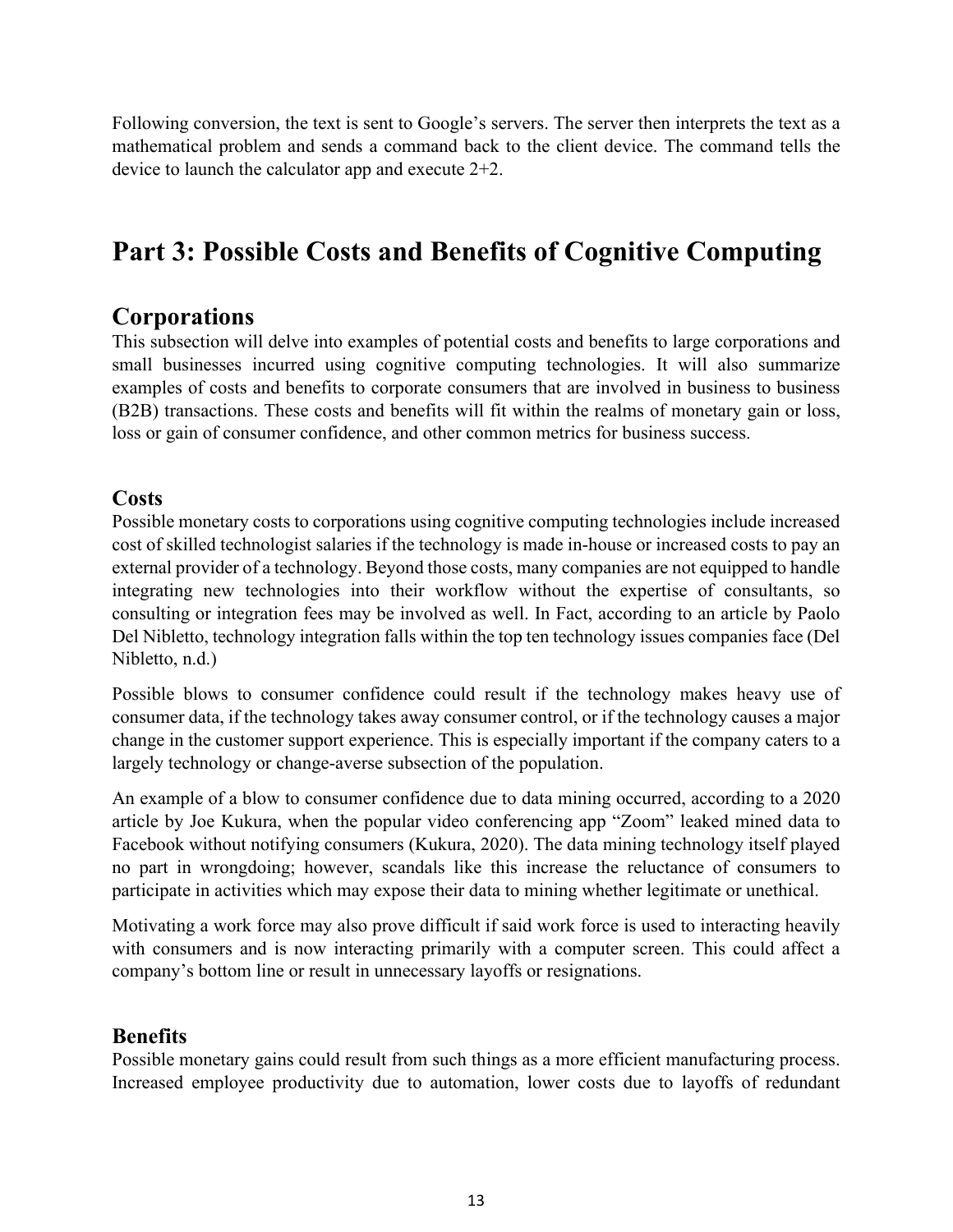positions, better analysis of P&L (Profit and Loss) statements, etc. In essence, these things are why businesses pursue automation and cognitive computing technologies in the first place.

According to an article in Forbes, automation technology can be used to quickly perform repetitive tasks (Atchison, 2020). Some of these tasks might be simple, and others might be complex. The article emphasizes the ability of businesses to focus on other, more human tasks such as customer satisfaction when automation technology is used to handle other aspects of the day to day workload (Atchison, 2020).

Consumers could become more confident in businesses that make use of new technology if the technology has a proven track record, increases convenience, or is only a supplementary tool to be used by a human expert. For example, financial institutions experience greater customer satisfaction when cognitive computing technologies are used to increase convenience. An example of this could be seen when OCR technology was employed at major banks to enable the depositing of checks via a smart phone camera. Many smaller banks and credit unions adopted the technology shortly after its inception in order to reap the same benefits.

For companies that create cognitive computing technologies, the obvious benefit will be more business and the ability to employ more people. IBM, for instance, makes a great deal of money and employs many people in both traditional workforce positions and those involved in corporate research.

### <span id="page-15-0"></span>**Employees**

This subsection will explore possible costs and benefits to employees of companies that make use of cognitive computing technologies. These examples will cover topics such as layoffs, pay scale changes, work difficulty, and minimum qualification changes.

### <span id="page-15-1"></span>**Costs**

One common argument against automation of any kind is the potential for machines to replace humans as low-level workers. In the future, this may indeed be possible. Already there are machines that can perform the duties of such workers. Vending machines that cook fresh pizza in a similar way to chain restaurants are common in Japan for example.

The worry of some is that cognitive computing technologies will make machines even more capable of replacing and even surpassing human workers. This is, of course, not possible with current technology. It is a very real possibility for the distant future though, and the economic implications of mass layoffs of replaced workers may be catastrophic. According to an article published by REBA, some industries, such as healthcare and STEM research, have a minimal probability of being affected, but others, such as manufacturing, could likely be largely automated (Could automation be the key to a better work/life balance?, 2019).

Secondly, workers who have duties that are replaced by machines, may experience a decline in pay even if they are not replaced, as their job becomes less skilled the more it is automated. Although, the likelihood of this outcome was determined by mere speculation.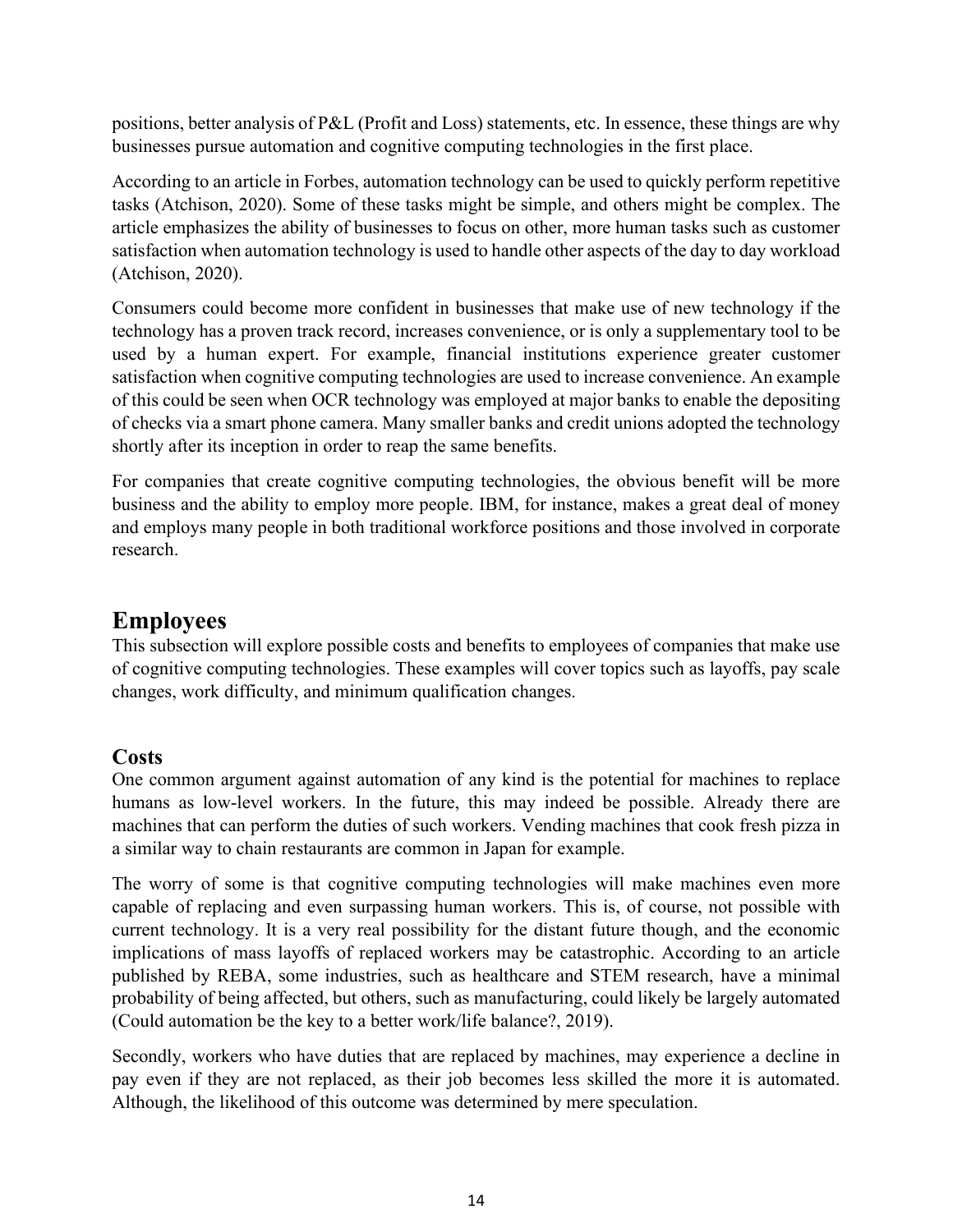### <span id="page-16-0"></span>**Benefits**

A benefit to employees is that automation often leads to high productivity with a less intensive workload. In fact, an article in dot magazine proposes a maximum 1.4 percent increase by in productivity by 2065 (Comastri, 2020). This productivity increase will enable employees to have a healthier work-life balance. However, employers must be careful not to let their employees fall into bad habits.

Cognitive computing technologies may also allow workers with less qualifications to perform at the same level as other workers who have more qualifications. This would enable greater upward mobility, as a lower level employee could be promoted and perform at the same level as their colleagues with assistance from machines. This would increase the ability of companies to fill available positions and train new employees faster. Perhaps it could even help lower the unemployment rate and increase the employability for historically disadvantaged populations.

### <span id="page-16-1"></span>**Consumers**

This subsection will explore possible costs and benefits to consumers who make use of products or services that contain cognitive computing technologies. These examples will cover topics such as product price and quality and convenience.

### <span id="page-16-2"></span>**Costs**

Consumers experience very few, if any, costs from the use of cognitive computing technology when it is properly utilized and developed.

### <span id="page-16-3"></span>**Benefits**

<span id="page-16-4"></span>Customers benefit from lower prices when companies experience lower cost. Because cognitive computing and automation can contribute to lower costs in manufacturing and repetitive business tasks, it also contributes to lower prices for customers. Customers can also experience added convenience. One example of such convenience is the ability of google calendar to automatically add vacation events based on hotel or airline confirmation emails.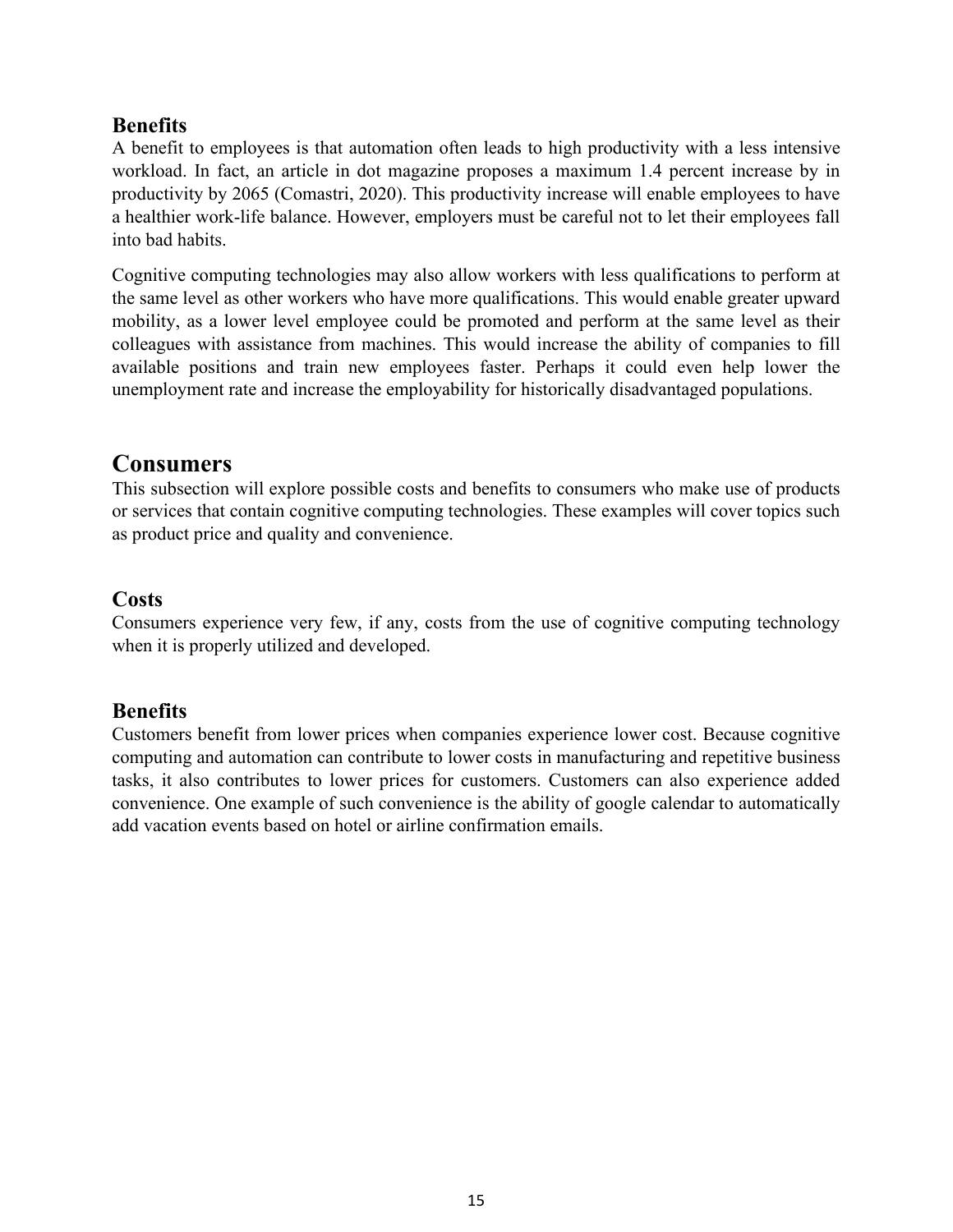# <span id="page-17-0"></span>**Part 4: Appendices**

## External Resources

| Description                                                                                             | Link                                                                                       |
|---------------------------------------------------------------------------------------------------------|--------------------------------------------------------------------------------------------|
| An explanation of<br>similarities and differences<br>between the human brain<br>and computers           | https://faculty.washington.edu/chudler/bvc.html                                            |
| A YouTube video<br>explaining the basics of AI                                                          | https://www.youtube.com/watch?v=2ePf9rue1Ao                                                |
| An explanation of forward<br>chaining inference engines                                                 | http://www.jpaine.org/students<br>/lectures/lect3/node11.html#SECTION000810000000000000000 |
| An explanation of backward<br>chaining inference engines                                                | http://www.j-paine.org/students/lectures/lect3/node12.html                                 |
| A YouTube video that<br>explains A* search                                                              | https://www.youtube.com/watch?v=ySN5Wnu88nE                                                |
| A YouTube video that<br>shows how IBM Watson is<br>used in medical diagnosis                            | https://www.youtube.com/watch?v=hbqDknMc Bo                                                |
| A YouTube video that<br>explains machine learning                                                       | https://www.youtube.com/watch?v=ukzFI9rgwfU                                                |
| A YouTube video that<br>explains the differences<br>between various cognitive<br>computing technologies | https://www.youtube.com/watch?v=k2P pHQDlp0                                                |
| A YouTube video that<br>explains data mining                                                            | https://www.youtube.com/watch?v=R-sGvh6tI04                                                |
| A YouTube video telling the<br>story of IBM Watson's win<br>against Jeopardy!<br>champions              | https://www.youtube.com/watch?v=P18EdAKuC1U                                                |

## Figures

<span id="page-17-1"></span>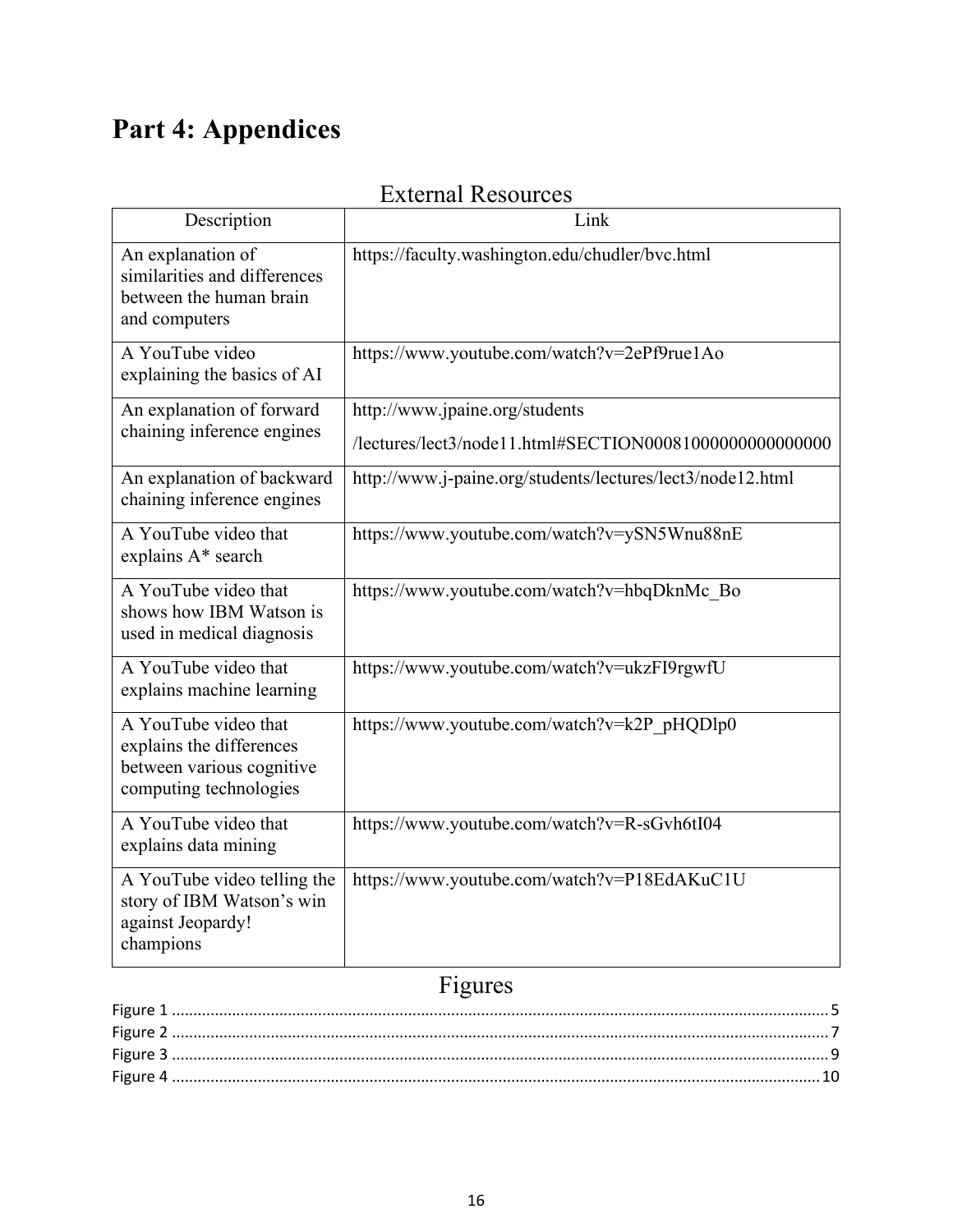### <span id="page-18-0"></span>**References**

- Agatonovic-Kustrin, S., & Beresford, R. (2000). Basic concepts of artificial neural network (ANN) modeling and its application in pharmaceutical research [Abstract]. *Journal of Pharmaceutical and Biomedical Analysis, 22*(5), 717-727. doi:10.1016/s0731- 7085(99)00272-1
- Alimadadi, A., Aryal, S., Manandhar, I., Munroe, P. B., Joe, B., & Cheng, X. (2020). Artificial intelligence and machine learning to fight COVID-19. *Physiological Genomics, 52*(4), 200-202. doi:10.1152/physiolgenomics.00029.2020
- Aneja, A. (2018, August 02). Expert Systems. Retrieved September 7, 2020, from <https://www.geeksforgeeks.org/expert-systems/>
- Atchison, J. (2020, October 14). Council Post: Three Ways Marketing Automation Can Help Grow Your Business. Retrieved October 15, 2020, from https://www.forbes.com/sites/theyec/2020/10/15/three-ways-marketing-automation-canhelp-grow-your-business/#6d3819149261
- Chudler, E. H. (2008, December 20). Neuroscience For Kids. Retrieved September 7, 2020, from <https://faculty.washington.edu/chudler/bvc.html>
- Comastri, M. (2020, September 23). 2017: The Year of Automation? Retrieved October 15, 2020, from https://www.dotmagazine.online/issues/digital-production/driving-digitaltransformation/year-of-automation
- Could automation be the key to a better work/life balance? (2019, July 09). Retrieved October 15, 2020, from https://reba.global/content/could-automation-be-the-key-to-a-better-worklife-balance
- Crapo, A. W., Waisel, L. B., Wallace, W. A., & Willemain, T. R. (2000). Visualization and the process of modeling. *Proceedings of the Sixth ACM SIGKDD International Conference on Knowledge Discovery and Data Mining - KDD 00*. doi:10.1145/347090.347129
- Del Nibletto, P. (n.d.). Top 10 technology challenges businesses face. Retrieved from https://channeldailynews.com/news/top-10-technology-challenges-businesses-face/7570
- Dyer, C. R. (2003, January 17). Intelligent Agents. Retrieved September 15, 2020, from http://pages.cs.wisc.edu/~dyer/cs540/notes/agents.html
- Gupta, A. Joshi, P. [IBMIndiaSS]. (2014, January 6). *IBM Watson Demo Oncology Diagnosis and Treatment in 8 min* [Video]. YouTube. https://www.youtube.com/watch?v=hbqDknMc\_Bo
- Gupta, S. (2018, January 19). Sentiment Analysis: Concept, Analysis and Applications. Retrieved October 13, 2020, from https://towardsdatascience.com/sentiment-analysisconcept-analysis-and-applications-6c94d6f58c17
- Hao, K. (2020, April 02). What is machine learning? Retrieved September 15, 2020, from https://www.technologyreview.com/2018/11/17/103781/what-is-machine-learning-wedrew-you-another-flowchart/